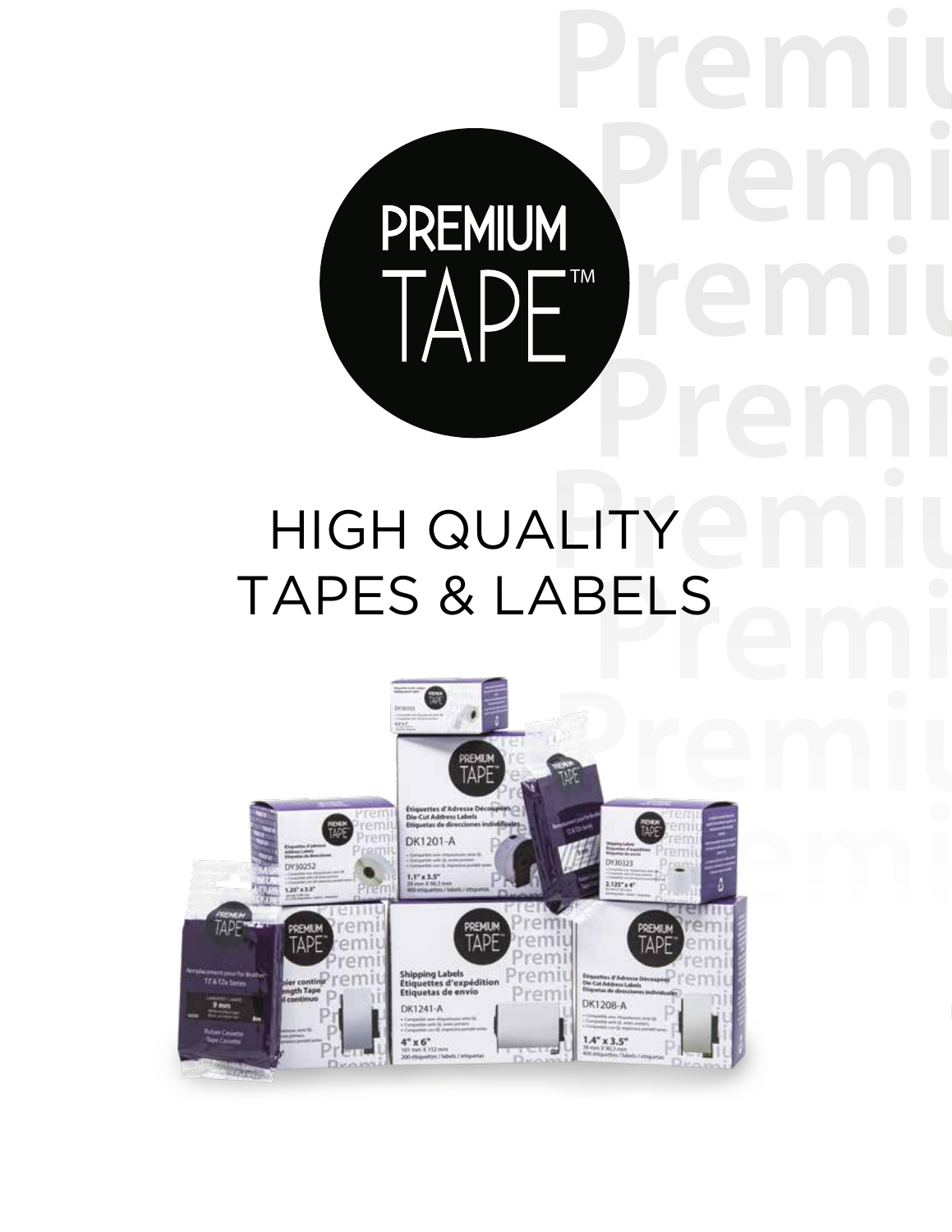



**QUALITY • Abrasion Resistant • Chemical & Water Resistant • UV Resistant • Dielectric Strength**

## **FIND THE RIGHT PREMIUM TAPE FOR YOUR LABEL PRINTER**

Premium tapes are available for Brother and DYMO labeling printing systems. The Premium Tape continuous tape is ideal for everyday applications. It can be used outdoors and indoors. Standard and strong adhesive tapes works best on smooth and flat surfaces. The standard adhesive tapes can also be used on textured surfaces. The laminated labels (AZ Series) and non-laminated (MK Series) are offered in 6 standard widths:

### **BROTHER\* MK & TZ Series**

|                        |                        | 6 <sub>mm</sub> | 9 mm         | $12 \, \text{mm}$ | <b>18 mm</b> | <b>24 mm</b> | 36 mm |
|------------------------|------------------------|-----------------|--------------|-------------------|--------------|--------------|-------|
| Standard               | <b>Black on Clear</b>  |                 | AZ121        | AZ131             | AZ141        | AZ151        |       |
| Standard               | <b>Black on White</b>  | AZ211           | AZ221        | AZ231             | AZ241        | AZ251        | AZ261 |
| <b>Strong Adhesive</b> | <b>Black on White</b>  |                 |              | AZS231            | AZS241       |              |       |
| Standard               | <b>Black on White</b>  |                 | <b>MK221</b> | <b>MK231</b>      |              |              |       |
| Standard               | <b>Black on Blue</b>   |                 |              | AZ531             |              |              |       |
| Standard               | <b>Black on Green</b>  |                 | AZ721        | AZ731             |              |              |       |
| Standard               | <b>Black on Red</b>    |                 |              | AZ431             |              | AZ451        |       |
| <b>Strong Adhesive</b> | <b>Black on Yellow</b> |                 | AZ621        | AZ631             | AZ641        | AZ651        |       |
| Standard               | <b>Blue on White</b>   |                 |              | AZ233             |              |              |       |
| Standard               | <b>Red on White</b>    |                 |              | AZ232             |              |              |       |
| Standard               | <b>White on Black</b>  |                 | AZ325        | AZ335             |              |              |       |

#### **DYMO\* Labels**

|         | <b>Description</b>     | <b>Size</b>                          | <b>Labels / Roll</b> |
|---------|------------------------|--------------------------------------|----------------------|
| DY30252 | Address Labels         | $11/8$ " x 3 $1/2$ " (28 mm x 89 mm) | 350                  |
| DY30256 | <b>Shipping Labels</b> | 2 5/16" x 4" (59 mm x 101 mm)        | 300                  |
| DY30258 | Diskette Labels        | 2 1/8" x 2 3/4" (54 mm x 70 mm)      | 400                  |
| DY30320 | Address Labels         | $11/8$ " x 3 $1/2$ " (28 mm x 89 mm) | 260                  |
| DY30323 | <b>Shipping Labels</b> | $21/8$ " x 4" (54 mm x 101 mm)       | 220                  |
| DY30333 | Multipurpose Labels    | $1/2$ " x 1" (13 mm x 25 mm)         | 1.000                |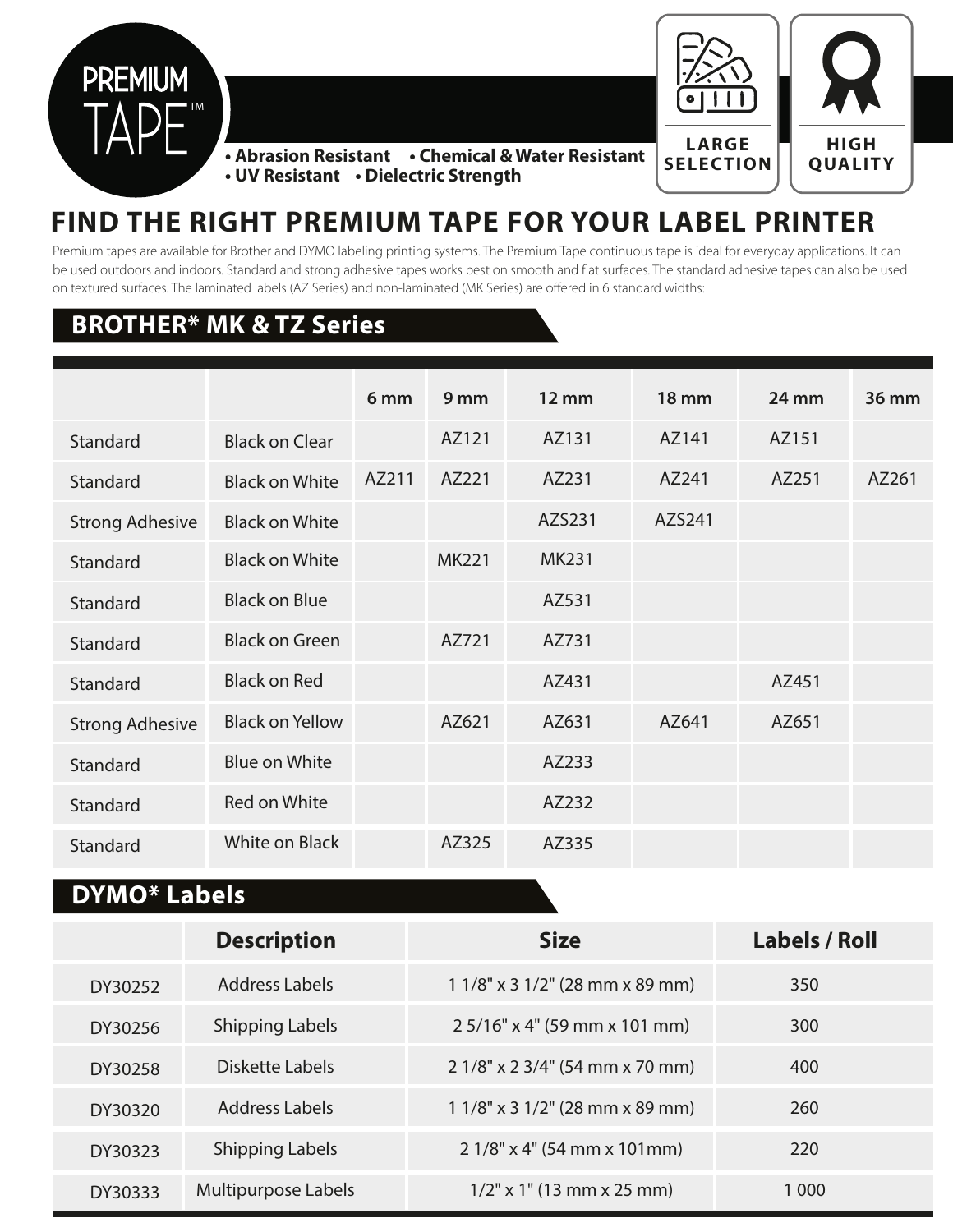

The DK series Premium tapes are easy-to-use, drop-in label and tape rolls, that suits perfectly the Brother QL label printers. We carry a wide selection of paper labels to answer all your needs.

## **BROTHER\* DK Series**

### **BROTHER\* DK Series - Die Cut Labels**

|          | <b>Description</b>                   | <b>Size</b>                                               | <b>Labels / Roll</b> |
|----------|--------------------------------------|-----------------------------------------------------------|----------------------|
| DK1201-A | <b>Standard Address Paper Labels</b> | 1.1 in x 3.5 in (29 mm x 90.3 mm)                         | 400                  |
| DK1202-A | <b>Shipping Paper Labels</b>         | 2.4 in x 3.9 in (62 mm x 100 mm)                          | 300                  |
| DK1203-A | File Folder Paper Labels             | 0.66 in x 3.4 in $(17 \text{ mm} \times 87 \text{ mm})$   | 300                  |
| DK1204-A | Multi-Purpose Address Paper Labels   | 0.66 in x 2.1 in $(17 \text{ mm} \times 54.3 \text{ mm})$ | 400                  |
| DK1208-A | Large Address Paper Labels           | 1.4 in x 3.5 in (38 mm x 90.3 mm)                         | 400                  |
| DK1209-A | Small Address Paper Labels           | 1.1 in x 2.4 in $(28.9 \text{ mm} \times 62 \text{ mm})$  | 800                  |
| DK1241-A | Large Shipping Paper Labels          | $4$ in x 6 in (102 mm x 152 mm)                           | 200                  |

## **BROTHER\* DK Series - Continuous Tape**

|          | <b>Description</b>         | <b>Size</b>                      |
|----------|----------------------------|----------------------------------|
| DK2205-A | <b>White Paper Tape</b>    | 2.4 in x 100 ft (62 mm x 30.4 m) |
| DK2223-A | <b>White Paper Tape</b>    | 2 in x 100 ft (50 mm x 30.4 m)   |
| DK2225-A | <b>White Paper Tape</b>    | 1.5 in x 100 ft (38 mm x 30.4 m) |
| DK4205-A | Removable White Paper Tape | 2.4 in x 100 ft (62 mm x 30.4 m) |

\*All registered trademarks are the property of their respective owners and are not affiliated with this product.